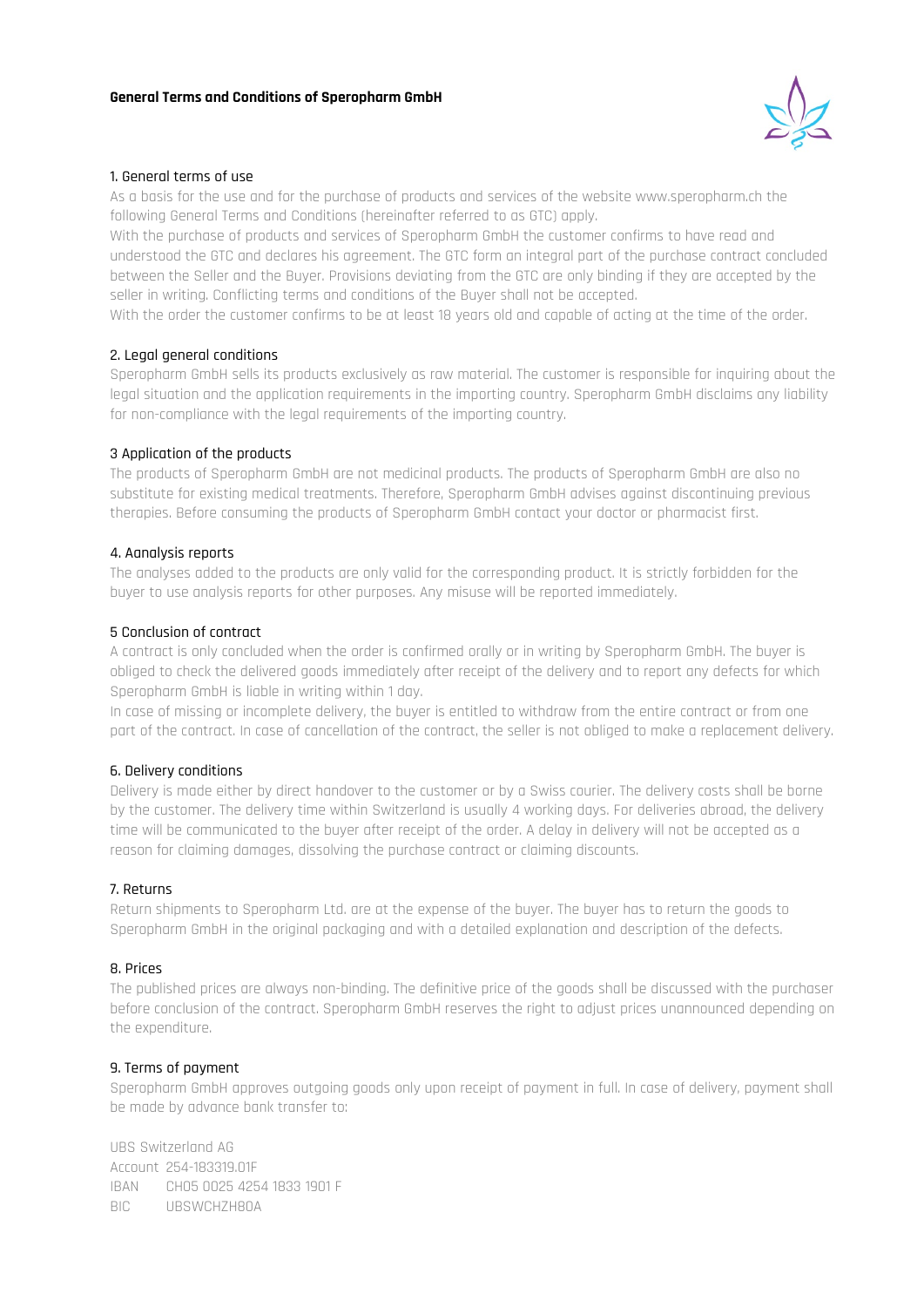### 10. Retention of title

The goods remain the property of Speropharm GmbH until full payment has been received. From the moment of dispatch, benefit and risk are transferred to the purchaser.

# 11. Data protection

# GENERAL NOTES

The following notes give a simple overview of what happens with your personal data when you visit the website of Speropharm GmbH. Personal data are all data with which you can be personally identified. For detailed information on data protection, please refer to our privacy policy listed below this text.

# HOW DO WE COLLECT YOUR DATA?

On the one hand, your data is collected by you providing it to us. This may, for example, be data that you enter in a contact form.

Other data is collected automatically by the IT systems of Speropharm GmbH when you visit the website. This is mainly technical data (e.g. Internet browser, operating system or time of page view). The collection of this data takes place automatically as soon as you enter our website.

### WHAT DO WE USE YOUR DATA FOR?

Some of the data is collected to ensure error-free provision of the website. Other data may be used to analyse your user behaviour.

# WHAT RIGHTS DO YOU HAVE REGARDING YOUR DATA?

You have the right at any time to receive information free of charge about the origin, recipient and purpose of your stored personal data. You also have a right to request that this data be corrected, blocked or deleted. For this purpose, as well as for further questions on the subject of data protection, you can contact us at any time at the address given in the imprint. Furthermore, you have the right to lodge a complaint with the competent supervisory authority.

### ANALYSIS TOOLS AND TOOLS FROM THIRD-PARTY PROVIDERS

When visiting the website of Speropharm GmbH, your surfing behaviour may be statistically analysed. This is done primarily with cookies and with so-called analysis programs. The analysis of your surfing behaviour is usually anonymous; the surfing behaviour cannot be traced back to you. You can object to this analysis or prevent it by not using certain tools. You can find detailed information on this in the following privacy policy.

You can object to this analysis. We will inform you about the objection options in this data protection declaration.

# 11.1 General notes and mandatory information

### DATA PROTECTION

The operators of these pages take the protection of your personal data very seriously. We treat your personal data confidentially and in accordance with the statutory data protection regulations and this data protection declaration.

When you use this website, various personal data are collected. Personal data is data with which you can be personally identified. This privacy policy explains what data we collect and what we use it for. It also explains how and for what purpose this is done.

Speropharm GmbH points out that data transmission on the Internet (e.g. when communicating by e-mail) can have security gaps. Complete protection of data against access by third parties is not possible.

# NOTE ON THE RESPONSIBLE OFFICE

The responsible party for data processing on this website is:

Speropharm GmbH Ausserfeldstrasse 14 CH-5036 Oberentfelden Telephone: +41 62 544 21 90 E-mail: info@speropharm.ch

The controller is the natural or legal person who alone or jointly with others determines the purposes and means of the processing of personal data (e.g. names, e-mail addresses or similar).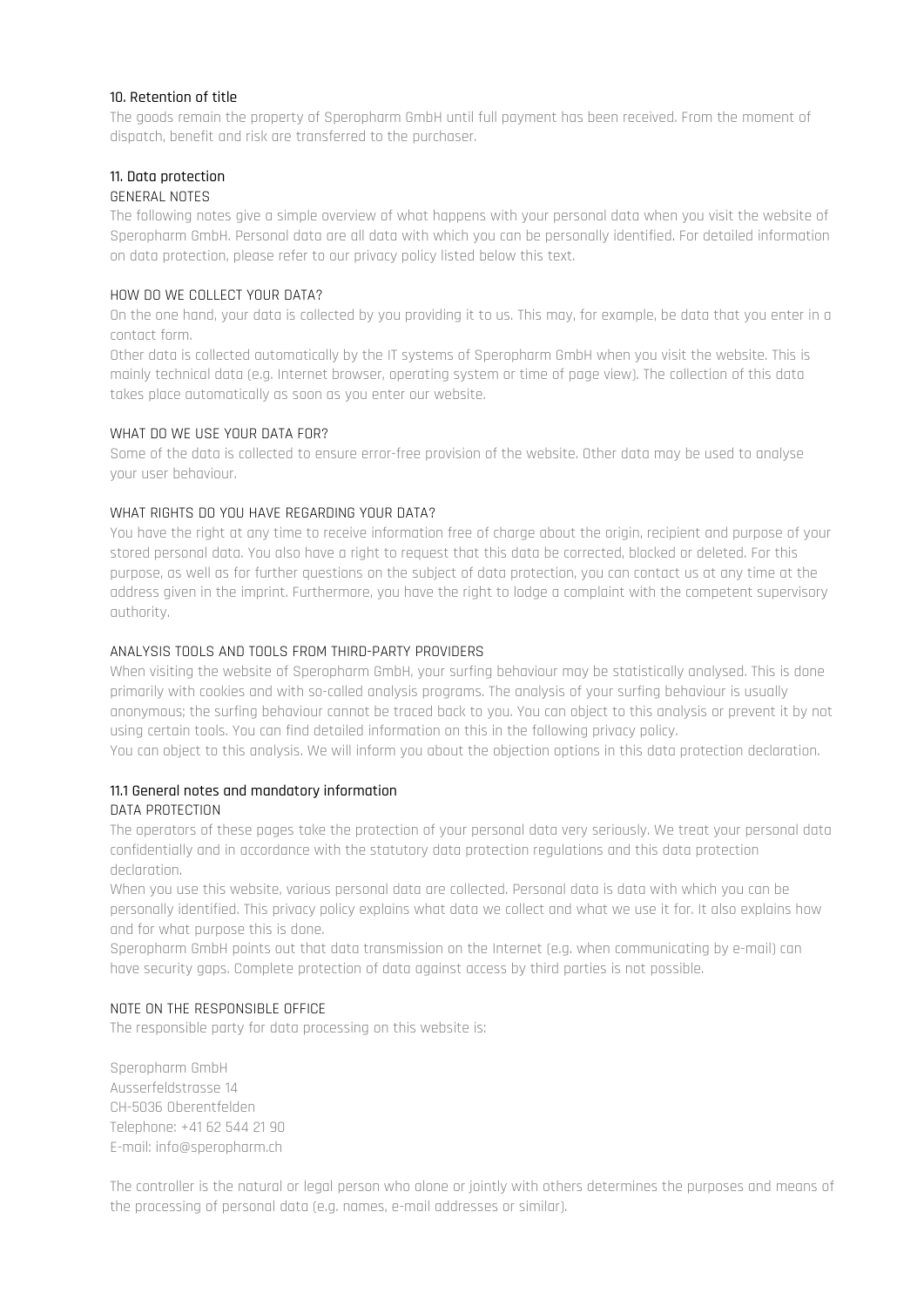### REVOCATION OF YOUR CONSENT TO DATA PROCESSING.

Many data processing operations are only possible with your express consent. You can revoke consent you have already given at any time. For this purpose, an informal communication by e-mail to us is sufficient. The legality of the data processing carried out until the revocation remains unaffected by the revocation.

### RIGHT TO DATA PORTABILITY

You have the right to have data that we process automatically on the basis of your consent or in performance of a contract handed over to you or to a third party in a common, machine-readable format. If you request the direct transfer of the data to another controller, this will only be done insofar as it is technically feasible.

# SSL OR TLS ENCRYPTION

For security reasons and to protect the transmission of confidential content, such as orders or requests that you send to us as the site operator, this site uses SSL or TLS encryption. You can recognize an encrypted connection by the fact that the address line of the browser changes from "http://" to "https://" and by the lock symbol in your browser line.

If SSL or TLS encryption is activated, the data you transmit to us cannot be read by third parties.

### INFORMATION, BLOCKING, DELETION

Within the framework of the applicable legal provisions, you have the right at any time to free information about your stored personal data, its origin and recipient and the purpose of data processing and, if necessary, a right to correction, blocking or deletion of this data. For this purpose, as well as for further questions on the subject of personal data, you can contact us at any time at the address given in the imprint.

### OBJECTION TO ADVERTISING E-MAILS

We hereby object to the use of contact data published within the framework of the imprint obligation for the purpose of sending advertising and information material that has not been expressly requested. The operators of the pages expressly reserve the right to take legal action in the event of the unsolicited sending of advertising information, such as spam e-mails.

#### 11.2 Data collection on our website COOKIES

Some of the Internet pages partly use so-called cookies. Cookies do not cause any damage to your computer and do not contain viruses. Cookies serve to make our offer more user-friendly, more effective and safer. Cookies are small text files that are stored on your computer and saved by your browser.

Most of the cookies used by Speropharm GmbH are so-called "session cookies". They are automatically deleted after the end of your visit. Other cookies remain stored on your terminal device until you delete them. These cookies enable us to recognize your browser on your next visit.

You can set your browser so that you are informed about the setting of cookies and only allow cookies in individual cases, exclude the acceptance of cookies for certain cases or in general and activate the automatic deletion of cookies when closing the browser. If cookies are deactivated, the functionality of this website may be limited. Cookies that are required to carry out the electronic communication process or to provide certain functions that you have requested (e.g. shopping cart function) are stored on the basis of Art. 6 (1) lit. f DSGVO. The website operator has a legitimate interest in storing cookies for the technically error-free and optimized provision of its services. Insofar as other cookies (e.g. cookies for analysing your surfing behaviour) are stored, these are treated separately in this data protection declaration.

# SERVER LOG FILES

The provider of the pages automatically collects and stores information in so-called server log files, which your browser automatically transmits to us. These are:

- browser type and browser version
- Operating system used
- referrer URL
- Host name of the accessing computer
- Time of the server request
- IP address